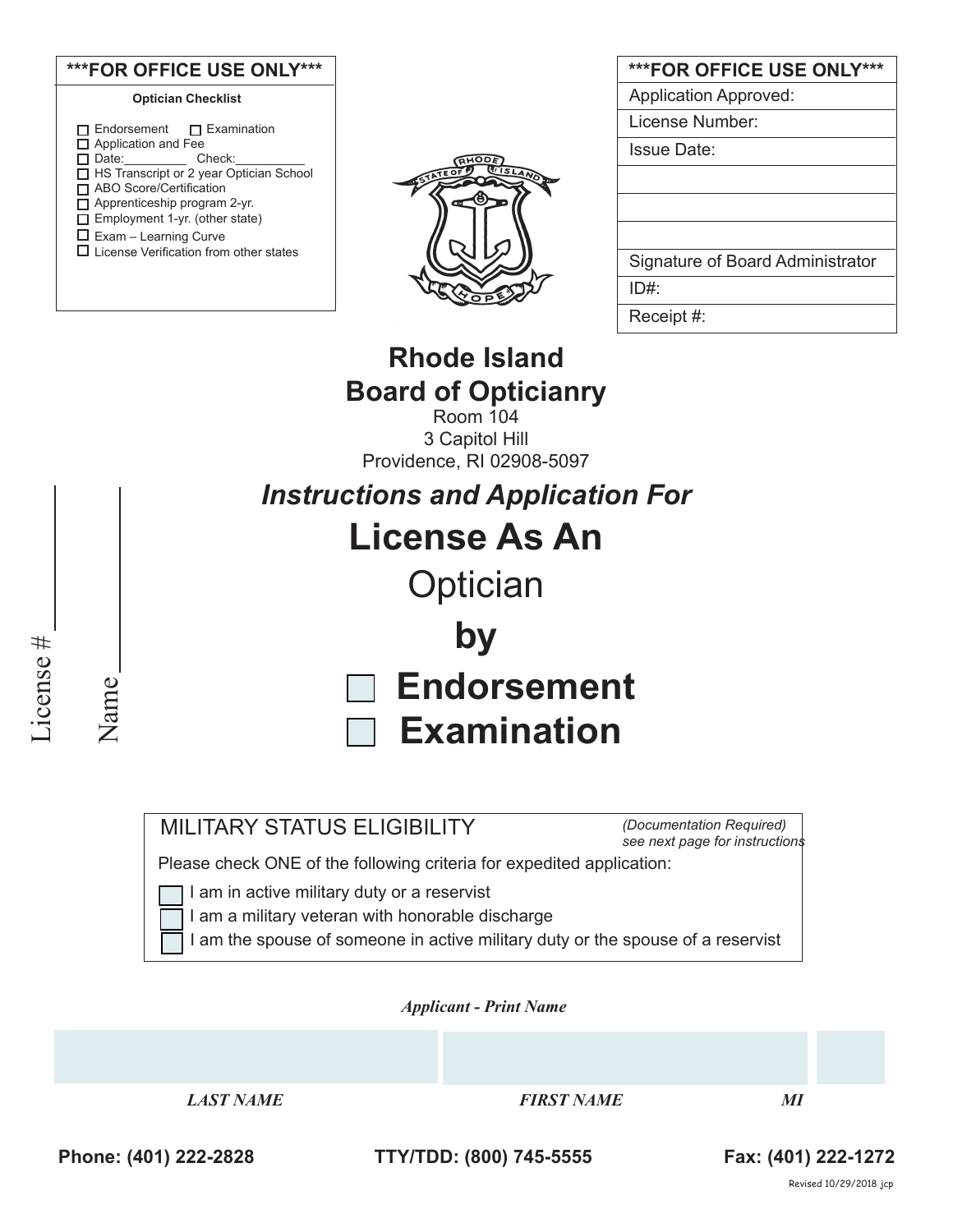### **LICENSURE REQUIREMENTS**



#### **Licensure Information**

Please visit the RIDOH website at **http://www.health.ri.gov/licenses** to Verify your license, download Rules and Regualtions/Laws for your profession, download change of address forms, other licensing forms or obtain our contact information. HEALTH will not, for any reason, accelerate the processing of one applicant at the ex pense of others.

#### **License Certificates**

RIDOH will be providing wallet license cards ONLY on issuance of licenses. If you wish to receive a license certificate, suitable for framing, please check the box below and attach a separate check in the amount of \$30.00 made payable to RI General Treasurer.

I would like to receive a license certificate. I have enclosed a separate check in the amount of \$30.00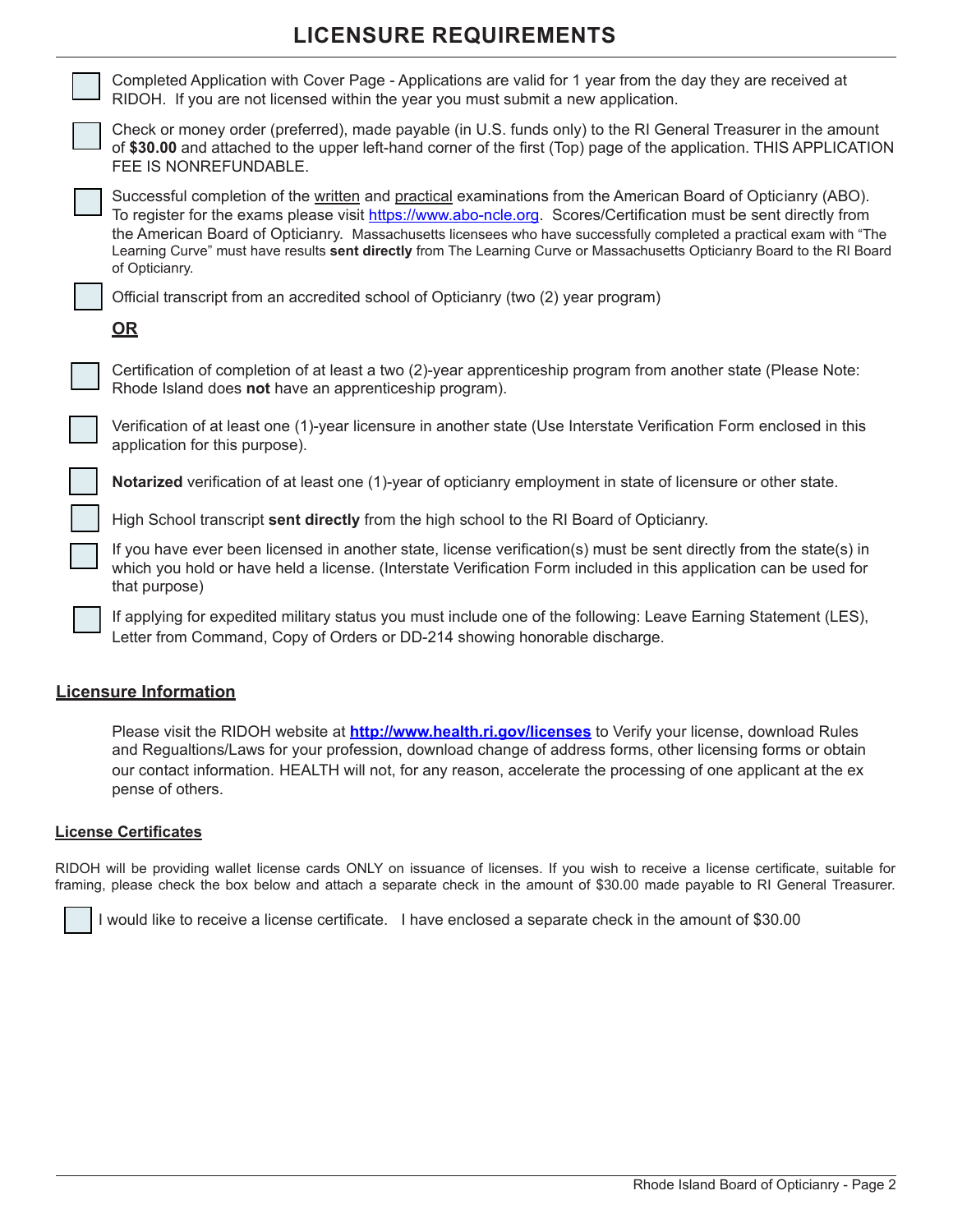

# **State of Rhode Island Board of Opticianry**

Application for License as an Optician

 *Refer to the Application Instructions when completing these forms. Type or block print only. Do not use felt-tip pens.*

| 1. Name(s)                                              |                                                                                                                                   |           |                                                                                                                                                     |  |  |  |  |  |  |
|---------------------------------------------------------|-----------------------------------------------------------------------------------------------------------------------------------|-----------|-----------------------------------------------------------------------------------------------------------------------------------------------------|--|--|--|--|--|--|
| This is the name that                                   | Title (i.e., Mr., Mrs., Ms., etc.)                                                                                                |           |                                                                                                                                                     |  |  |  |  |  |  |
| will be printed on your<br>License/Permit/Cer-          |                                                                                                                                   |           |                                                                                                                                                     |  |  |  |  |  |  |
| tificate and reported<br>to those who inquire           | First Name                                                                                                                        |           |                                                                                                                                                     |  |  |  |  |  |  |
| about your License/                                     |                                                                                                                                   |           |                                                                                                                                                     |  |  |  |  |  |  |
| Permit/Certificate. Do<br>not use nicknames, etc.       | <b>Middle Name</b>                                                                                                                |           |                                                                                                                                                     |  |  |  |  |  |  |
|                                                         | Surname, (Last Name)                                                                                                              |           |                                                                                                                                                     |  |  |  |  |  |  |
|                                                         |                                                                                                                                   |           |                                                                                                                                                     |  |  |  |  |  |  |
|                                                         | Suffix (i.e., Jr., Sr., II, III)                                                                                                  |           |                                                                                                                                                     |  |  |  |  |  |  |
|                                                         |                                                                                                                                   |           |                                                                                                                                                     |  |  |  |  |  |  |
|                                                         | Maiden, if applicable<br>Name(s) under which originally licensed in another state, if different from above (First, Middle, Last). |           |                                                                                                                                                     |  |  |  |  |  |  |
|                                                         |                                                                                                                                   |           |                                                                                                                                                     |  |  |  |  |  |  |
| 2. Social Security                                      |                                                                                                                                   |           | "Pursuant to Title 5, Chapter 76, of the Rhode Island General Laws, as                                                                              |  |  |  |  |  |  |
| <b>Number</b>                                           | U.S. Social Security Number                                                                                                       |           | amended, I attest that I have filed all applicable tax returns and paid all                                                                         |  |  |  |  |  |  |
|                                                         |                                                                                                                                   |           | taxes owed to the State of Rhode Island, and I understand that my Social<br>Security Number (SSN) will be transmitted to the Divison of Taxation to |  |  |  |  |  |  |
|                                                         | verify that no taxes are owed to the State."                                                                                      |           |                                                                                                                                                     |  |  |  |  |  |  |
| 3. Gender                                               | Male                                                                                                                              |           |                                                                                                                                                     |  |  |  |  |  |  |
|                                                         | Female                                                                                                                            |           |                                                                                                                                                     |  |  |  |  |  |  |
| 4. Date of Birth                                        | 19                                                                                                                                |           |                                                                                                                                                     |  |  |  |  |  |  |
|                                                         | Day<br>Year<br>Month                                                                                                              |           |                                                                                                                                                     |  |  |  |  |  |  |
|                                                         |                                                                                                                                   |           |                                                                                                                                                     |  |  |  |  |  |  |
|                                                         |                                                                                                                                   |           |                                                                                                                                                     |  |  |  |  |  |  |
| 5. Home                                                 | 1st Line Address (Apartment/Suite/Room Number, etc.)                                                                              |           |                                                                                                                                                     |  |  |  |  |  |  |
| <b>Address</b><br>It is your responsibility             |                                                                                                                                   |           |                                                                                                                                                     |  |  |  |  |  |  |
| to notify the board of all                              | Second Line Address (Number and Street)                                                                                           |           |                                                                                                                                                     |  |  |  |  |  |  |
| address changes.                                        |                                                                                                                                   |           |                                                                                                                                                     |  |  |  |  |  |  |
|                                                         | City                                                                                                                              |           | State<br>Zip Code                                                                                                                                   |  |  |  |  |  |  |
|                                                         |                                                                                                                                   |           |                                                                                                                                                     |  |  |  |  |  |  |
|                                                         | Country, If NOT U.S.                                                                                                              |           | Postal Code, If NOT U.S.                                                                                                                            |  |  |  |  |  |  |
|                                                         | Home Phone                                                                                                                        | Home Fax  |                                                                                                                                                     |  |  |  |  |  |  |
|                                                         |                                                                                                                                   |           |                                                                                                                                                     |  |  |  |  |  |  |
|                                                         | Email Address (Format for email address is Username@domain e.g. applicant@isp.com)                                                |           |                                                                                                                                                     |  |  |  |  |  |  |
|                                                         |                                                                                                                                   |           |                                                                                                                                                     |  |  |  |  |  |  |
| <b>6. Business</b>                                      |                                                                                                                                   |           |                                                                                                                                                     |  |  |  |  |  |  |
| <b>Address</b>                                          | Name of Business/Work Location                                                                                                    |           |                                                                                                                                                     |  |  |  |  |  |  |
| (ONLY if it is<br><b>RELATED to</b>                     | 1st Line Address (Department/Suite/Room Number, etc.)                                                                             |           |                                                                                                                                                     |  |  |  |  |  |  |
| your license.)                                          |                                                                                                                                   |           |                                                                                                                                                     |  |  |  |  |  |  |
|                                                         | Second Line Address (Number and Street)                                                                                           |           |                                                                                                                                                     |  |  |  |  |  |  |
| It is your responsibility<br>to notify the board of all |                                                                                                                                   |           |                                                                                                                                                     |  |  |  |  |  |  |
| address changes.                                        | City                                                                                                                              |           | State<br>Zip Code                                                                                                                                   |  |  |  |  |  |  |
| This address will                                       |                                                                                                                                   |           | Postal Code, If NOT U.S.                                                                                                                            |  |  |  |  |  |  |
| appear on the De-<br>partment of Health                 | Country, If NOT U.S.                                                                                                              |           |                                                                                                                                                     |  |  |  |  |  |  |
| web site.                                               | <b>Business Phone</b>                                                                                                             | Extension | <b>Business Fax</b>                                                                                                                                 |  |  |  |  |  |  |
|                                                         |                                                                                                                                   |           |                                                                                                                                                     |  |  |  |  |  |  |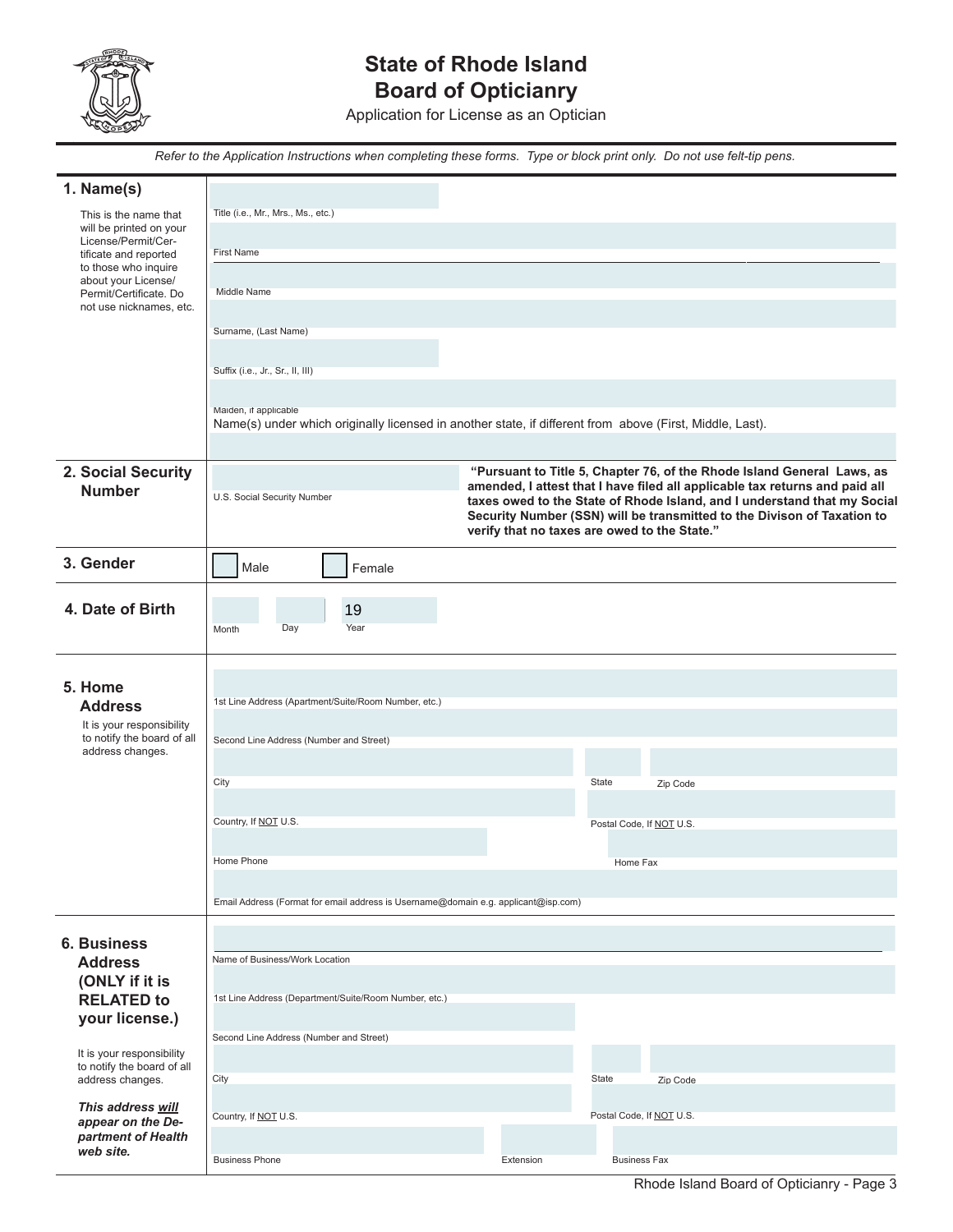| 7. Preferred<br><b>Mailing</b><br><b>Address</b><br>Please check ONE                                                                                                                                                                                             | Please use my Home Address as my preferred mailing address<br>Please use my Business Address as my preferred mailing address                                                                                                                                                                                                                                                                                                                                                    |  |  |  |  |  |  |  |  |
|------------------------------------------------------------------------------------------------------------------------------------------------------------------------------------------------------------------------------------------------------------------|---------------------------------------------------------------------------------------------------------------------------------------------------------------------------------------------------------------------------------------------------------------------------------------------------------------------------------------------------------------------------------------------------------------------------------------------------------------------------------|--|--|--|--|--|--|--|--|
| 8. Qualifying<br><b>Education</b><br>Please list the name<br>and information about<br>the school that you<br>attended that qualifies<br>you for this license.                                                                                                    | Type of School (University, College, Technical School, etc.)<br>Name of School<br>Date Graduated:<br>Month<br>Year<br>Degree Received (Bachelor of Arts, Master of Science, Diploma, etc.)                                                                                                                                                                                                                                                                                      |  |  |  |  |  |  |  |  |
| 9. Other State<br>License(s)                                                                                                                                                                                                                                     | No<br>Yes<br>Have you ever held, or do you currently hold, a license in another state?                                                                                                                                                                                                                                                                                                                                                                                          |  |  |  |  |  |  |  |  |
| Please answer the<br>question and list<br>state(s), if applicable                                                                                                                                                                                                | If the answer to this question is "yes", enter all other state licenses in Question 10 (below):                                                                                                                                                                                                                                                                                                                                                                                 |  |  |  |  |  |  |  |  |
| 10. Licensure<br>List all states or<br>countries in which<br>you are now, or ever<br>have been licensed<br>to practice your<br>profession.                                                                                                                       | State/Country:<br>State/Country:<br>$\Box$ Active<br>$\Box$ Inactive<br>Active<br>Inactive<br>$\Box$ Active<br>$\Box$ Inactive<br>Active<br>  Inactive<br>$\Box$ Active<br>$\Box$ Active<br>$\Box$ Inactive<br>$\Box$ Inactive<br>YOU must send an "Interstate Verification Form" (See page 10) to each state in which you are, or ever<br>have been, licensed as an Optician (Make copies as needed).                                                                          |  |  |  |  |  |  |  |  |
| 11. Criminal<br><b>Convictions</b><br>Respond to the<br>question at the top<br>of the section, then<br>list any criminal<br>conviction(s) in the<br>space provided.<br>If necessary, you<br>may continue on a<br>separate $8\frac{1}{2}$ x 11<br>sheet of paper. | Have you ever been convicted of a violation, plead Nolo Contendere, or<br>entered a plea bargain to any federal, state or local statute, regulation, or<br>No<br>Yes<br>ordinance or are any formal charges pending?<br>Abbreviation of State and Conviction <sup>1</sup> (e.g. CA - Illegal Possession of a Controlled Substance):<br>Month<br>Year                                                                                                                            |  |  |  |  |  |  |  |  |
| 12. Disciplinary<br><b>Questions</b><br>Check either Yes<br>or No for each<br>question.                                                                                                                                                                          | Has any Health Professional license, certificate, registration, or permit you<br>1.<br>No<br>Yes<br>hold or have held, been disciplined or are formal charges pending?<br>Have you ever been denied a license, certificate, registration or permit in<br>2.<br>Yes<br>No<br>any state?<br>Note: If you answer "Yes" to any question, you are required to furnish complete details, including date, place, reason and<br>disposition of the matter on a separate sheet of paper. |  |  |  |  |  |  |  |  |
|                                                                                                                                                                                                                                                                  |                                                                                                                                                                                                                                                                                                                                                                                                                                                                                 |  |  |  |  |  |  |  |  |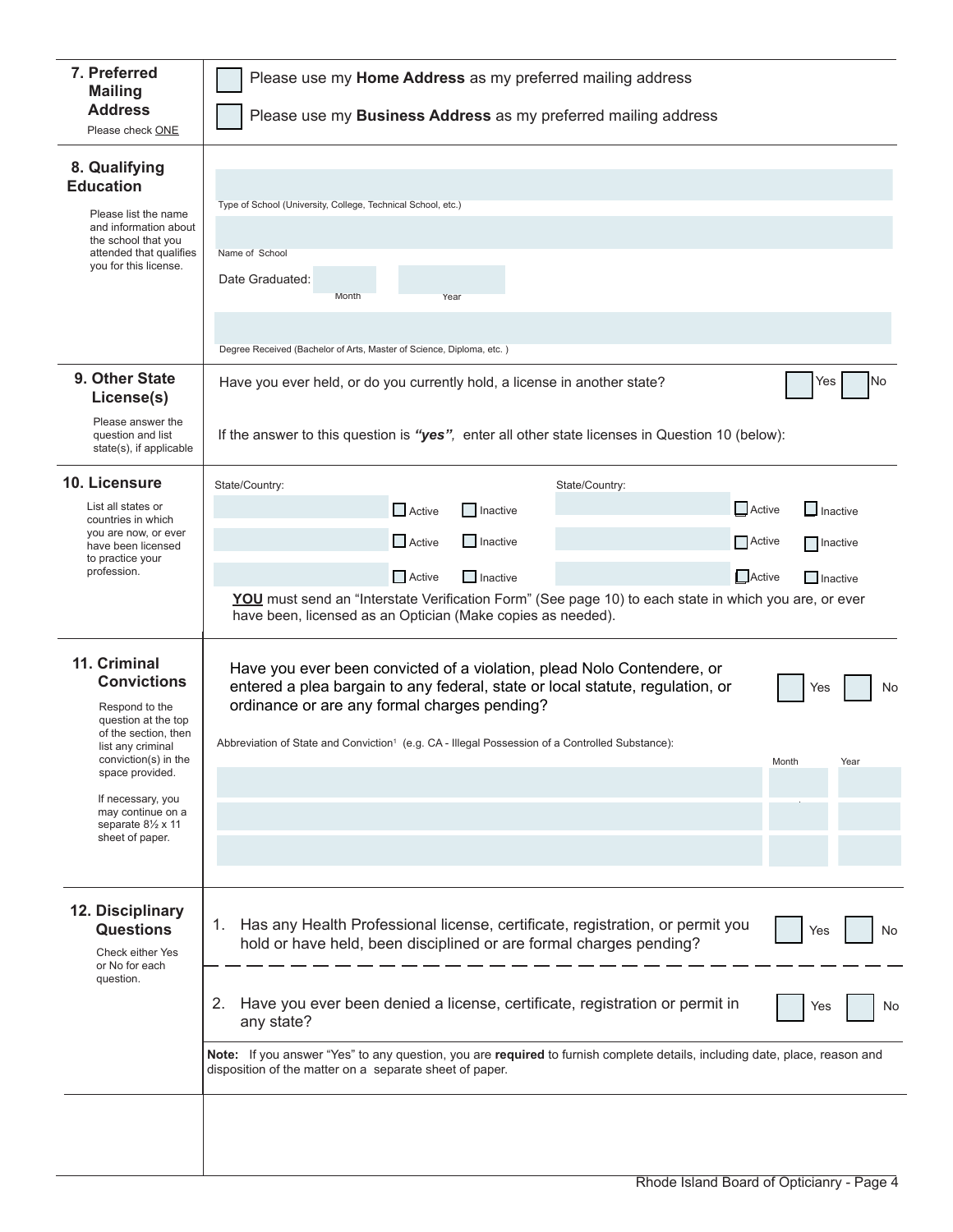#### **13. Affidavit of Applicant**

Complete this section and sign.

Make sure that you have completed all components accurately and completely.

I, the contract of the contract of the being first duly sworn, depose and say that I am the person referred to in the foregoing application and supporting documents.

I have read carefully the questions in the foregoing application and have answered them completely, without reservations of any kind, and I declare under penalty of perjury that my answers and all statements made by me herein are true and correct. Should I furnish any false information in this application, I hereby agree that such act shall constitute cause for denial, suspension or revocation of my license to practice as an Optician in the State of Rhode Island.

I understand that this is a continuing application and that I have an affirmative duty to inform the Rhode Island Board of Opticianry of any change in the answers to these questions after this application and this affidavit is signed.

Signature of Applicant **Example 20** The Signature (MM/DD/YY)